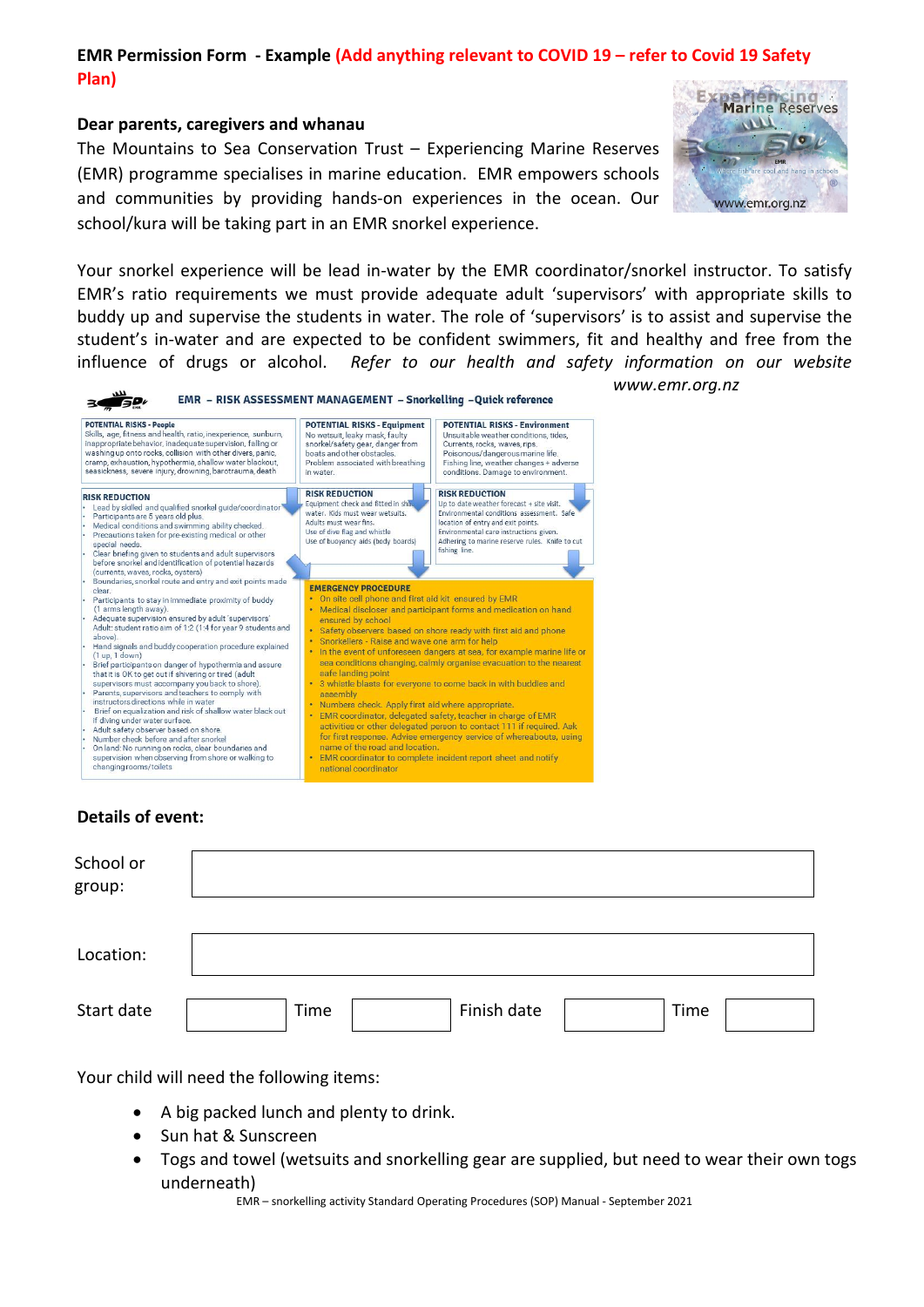- A good pair of shoes for walking on rocks
- Warm jersey for on beach and after their swim
- Pen, pencil, ruler and rubber (for on shore activities if applicable)

### **Acknowledgment of risk**

I hereby acknowledge the risks associated with snorkeling. I understand that the school and EMR programme will identify any foreseeable risks or hazards and implement correct management procedures to eliminate or minimise those hazards. Site specific RAMS for the snorkel site will be provided.

I understand that my child has also been involved in the development of safety procedures. I will do my best to ensure that my child and I follow these procedures.

We have a sanitization policy for cleaning out wetsuits; some participants may experience skin irritations

I give permission for (students name) ……………………………………..……………………….to attend this trip and participate in the snorkelling activity.

**Signed (parent/guardian)……………………………………………………………………….. Date** 

# **Swimming ability**

| Is your child able to swim 50<br>meters?                       | Yes | No | Unsure |
|----------------------------------------------------------------|-----|----|--------|
| Is your child water confident in a<br>pool?                    | Yes | No | Unsure |
| Is your child confident in deep<br>water?                      | Yes | No | Unsure |
| Is your child able to tread water?                             | Yes | No | Unsure |
| Is your child able to survival float?                          | Yes | No | Unsure |
| Is your child confident in the sea or<br>in open inland water? | Yes | No | Unsure |
| Is your child safety-conscious in<br>and around water?         | Yes | No | Unsure |

# **Emergency Contact 1:**

Name:……………………………… Ph:…………………………………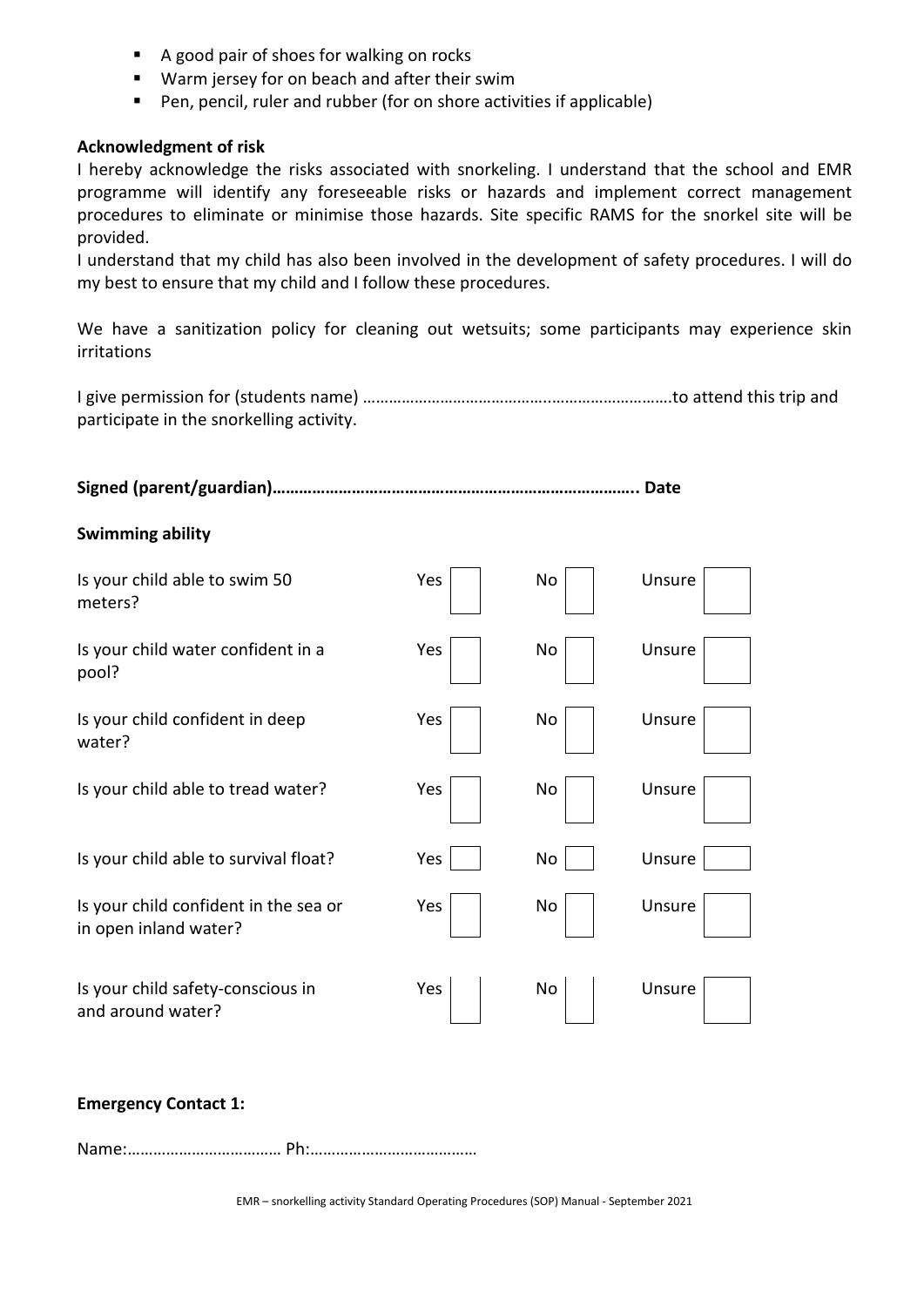# **Emergency Contact 2:**

Name:……………………………… Ph:…………………………………

# **Medical Information:**

I confirm that my child is in good health and I consider him/her fit to participate Yes / No I consent to any emergency treatment required by my child during the programme Yes / No Please note any medication your child is on:

……………………………………………………………………………………………………………

1. Please tick if your child has any of the following:

| Epilepsy             | Asthma                 |  |
|----------------------|------------------------|--|
| <b>Diabetes</b>      | Seizures of any type   |  |
| Allergies            | Heart condition        |  |
| Reaction to seawater | Other (please specify) |  |

#### **Supervision on the day:**

Are you able to snorkel with the students in a supervision role on the day?

Yes No NA (not coming on the trip) *Information for supervisors can be found on our website www.emr.org.nz* 

Do you yourself have any illnesses or take any medication that could impact your ability or safety to snorkel?

Yes No No NA (not coming on the trip)

We need as much parent help on this trip as possible so please tick one of the boxes below if you can come along on the day:

1) Yes I can come and will be providing transport.

2) Yes I can come but cannot provide transport.

For the parents that are coming out, a map is attached to show how to get there. But please be at school at …………………………….. so we can have a quick briefing time.

- **There are wetsuits and snorkelling gear supplied for parents but we encourage** you to bring your own.
- **If you are not snorkelling then you will be looking after a group of children doing** the onshore activities so you will also need a good pair of shoes for walking on the beach and rocks.
- If you have a digital camera bring it along. We would love to get as many photos for our projects after we come back (you do this at your risk).